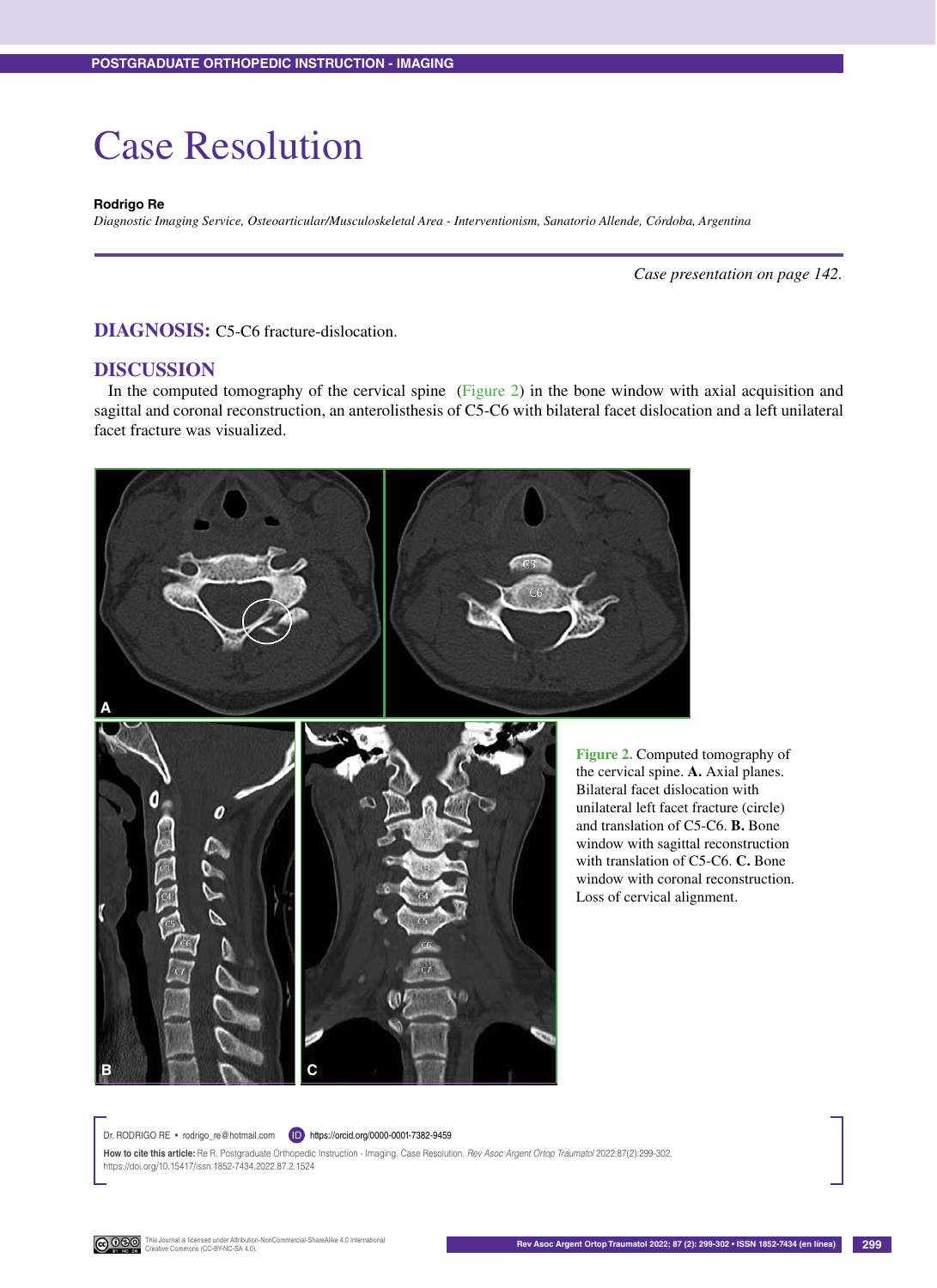The MRI of the cervical spine (Figure 3) included images in the sagittal plane in the T2-weighted, T1- weighted, and STIR sequences, where the loss of physiological cervical lordosis and the anterior and posterior ligament elongation continued to be seen, and partial spinal cord injury was confirmed.







**Figure 3.** MRI of the cervical spine, sagittal plane. The loss of physiological cervical lordosis can be observed. **A.** T2. Anterior (arrowhead) and posterior (arrow) ligament elongation, confirming partial spinal cord injury (circle). **B.** T1. A fracture of the anterior column cannot be visualized. **C.** STIR. Loss of alignment due to translation involving all three columns (anterior longitudinal ligament: red; posterior longitudinal ligament: yellow; supraspinous ligament: light blue).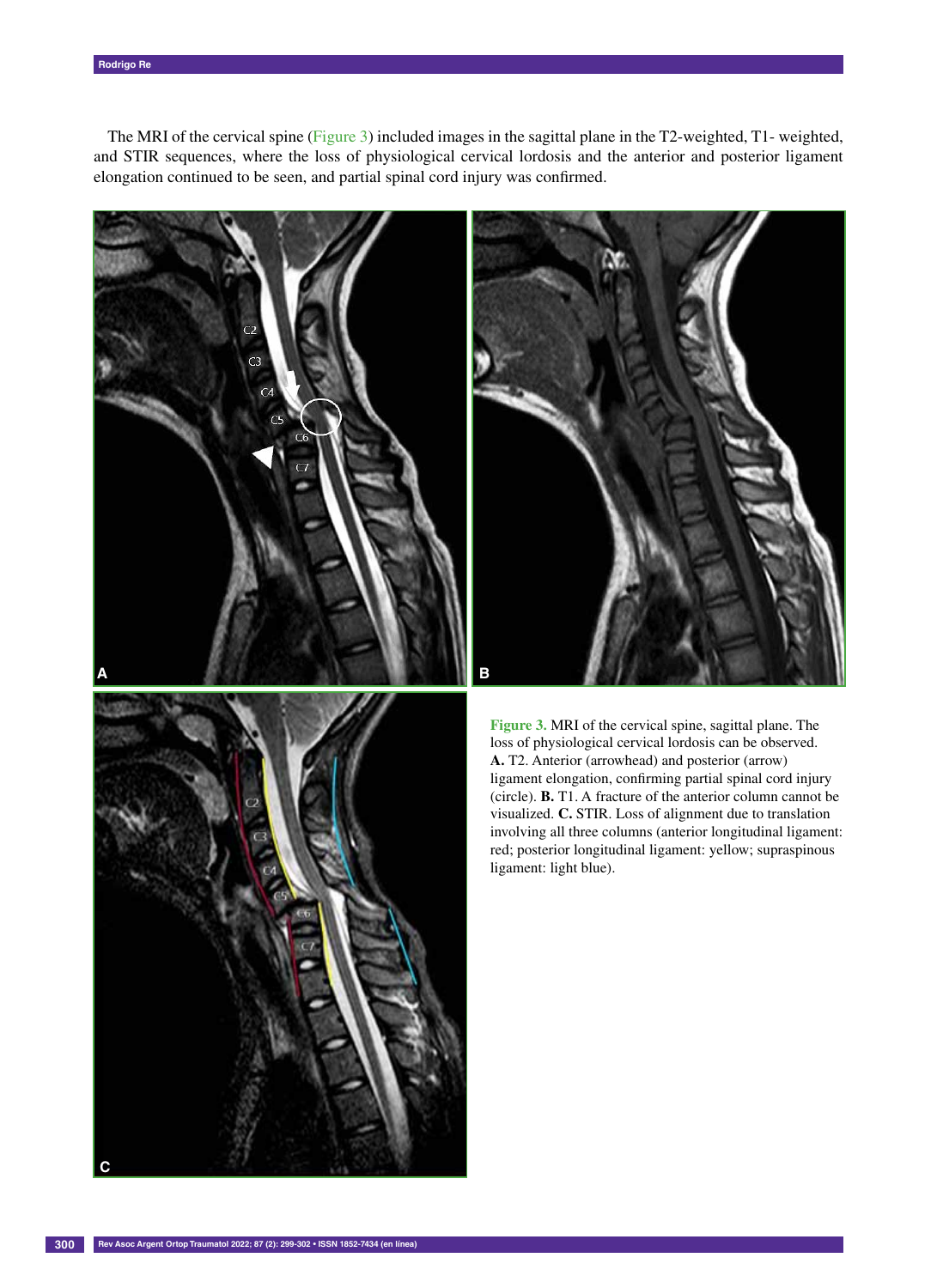## **DIAGNOSIS**

With all these findings, a C5-C6 fracture-dislocation was diagnosed.

Bilateral facet fracture-dislocation is one of the most severe and unstable spinal injuries. It is more frequent in C5-C6 due to a flexion and compression mechanism. It can present in isolation as a unilateral or bilateral dislocation, or be accompanied by fracture of the facets or the vertebral body with compromise of the anterior column. Imaging evaluation is important in order to schedule the corresponding treatment.

Traumatic cervical injuries account for 5-10% of all traumatic injuries and carry a high rate of morbidity and mortality, due to the fact that several vital structures can be damaged. It usually affects young people. The most common causes of traumatic spinal cord injury are traffic accidents and falls from heights. They can present with fractures, dislocations, and vertebral crushing, with secondary invasion of the spinal canal or spinal cord injury.

The neurological evaluation of the patient according to the algorithm proposed by the *American Spinal Injury Association* and the *International Spinal Cord Society* (ASIA/ISCoS) is very important, as well as describing the morphology, neurological status, and modifiers according to the *AOSpine Subaxial Cervical Spine Injury Classification*, which is the most widespread system today.

The algorithm proposed by the ASIA/ISCoS includes the assessment of strength and sensitivity below the level of the injury with the estimation of the degree of neurological impairment according to the impairment scale (*ASIA/ISCoS Impairment Scale*). The ASIA impairment scale includes five possible degrees: A (complete impairment of sensation and strength below the level of injury), B (incomplete impairment of sensation with total loss of strength below the level of injury), C (incomplete impairment of motor function and preservation of sensation below the level of injury. More than half of the muscle groups show severe weakness), D (incomplete motor impairment and preservation of sensation below the level of injury. Less than half of the muscle groups show severe weakness), and E (no impairment of strength or sensitivity below the level of injury).

The classification system proposed by AOSpine includes three types of fractures according to their morphology: A) Compression, fracture of the body without ligament compromise; B) Distraction: failure of the anterior or posterior tension band. There may be an associated type A vertebral body fracture and C) Displacement (subluxation/luxation) in one or more spatial planes.

This classification system also includes the assessment of the neurological status, the facet lesion, and the presence of modifiers. It classifies the neurological status into six subtypes: N0 (no neurological injury), N1 (transient neurological deficit), N2 (radiculopathy), N3 (incomplete spinal cord injury), N4 (complete spinal cord injury), and NX (unknown neurological status due to sedation, severe trauma, or intoxication).

It describes four possible subtypes of unilateral or bilateral facet injury: F1, facet fracture without displacement; F2, potentially unstable facet fracture; F3, floating lateral mass; and F4, facet subluxation/dislocation or perched (or mounted) facet.

Modifiers are clinical features that can change therapeutic decision-making; in the cervical spine, they include the following: M1, incomplete lesion of the posterior capsuloligamentous complex; M2, critical disc herniation; M3, metabolic disease/stiffness (diffuse idiopathic skeletal hyperostosis, ankylosing spondylitis, ossification of the posterior longitudinal ligament, ossification of the ligamentum flavum); and M4, vertebral artery anomaly.

The patient's initial neurological status was ASIA C. The fracture was interpreted as type C C5-C6 with dislocation of both articular facets and unilateral facet fracture. According to the nomenclature, it was described as C5-C6: C (bilateral F4; N3).

Surgery was considered due to the high instability of the lesion. Anterior and posterior arthrodesis of C5-C6 was performed (Figure 4).